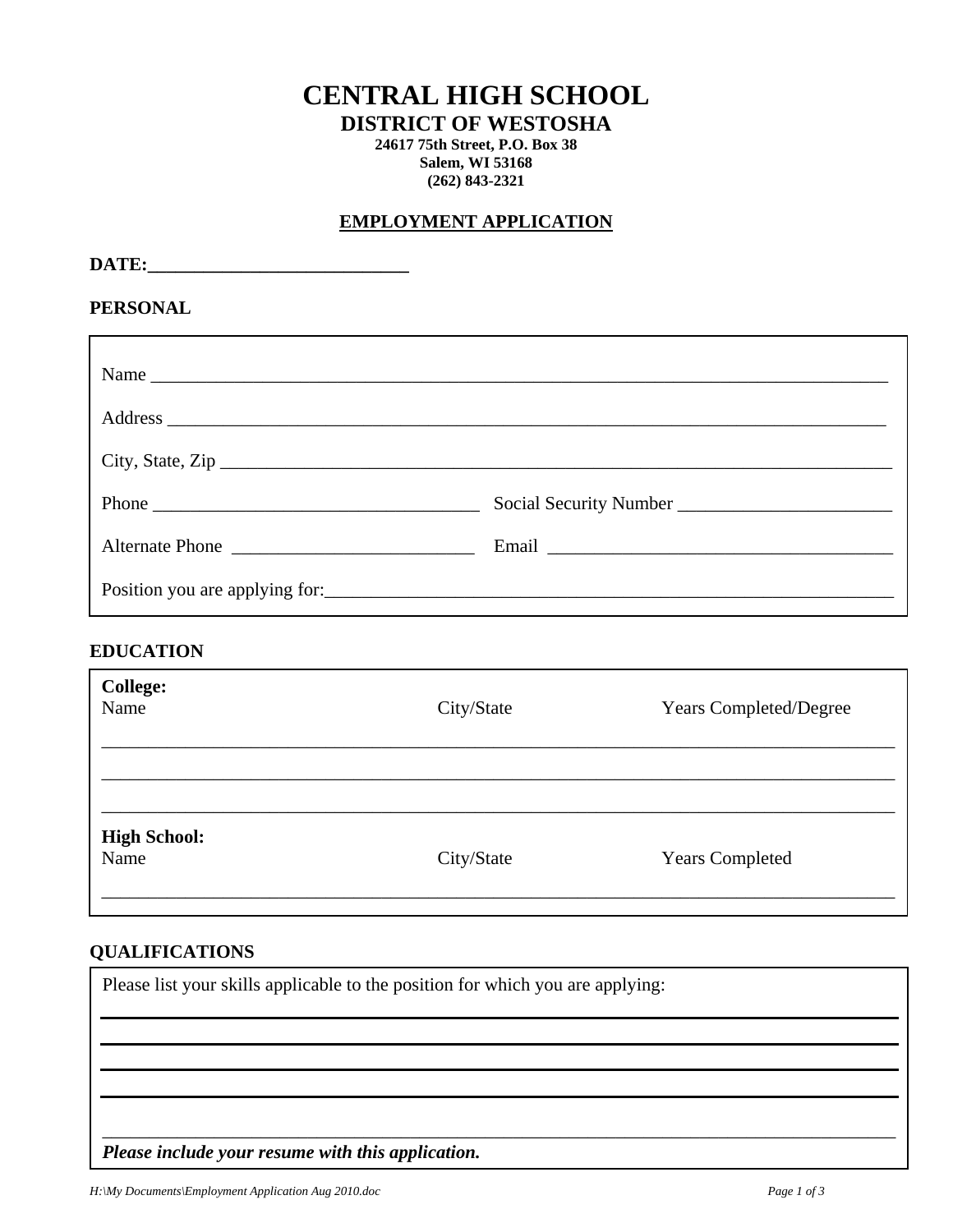## **EMPLOYMENT HISTORY**

| Employer | Position | From / To | Reason for Leaving |
|----------|----------|-----------|--------------------|
|          |          |           |                    |
|          |          |           |                    |
|          |          |           |                    |

| May we contact your current employer? | Yes |  |
|---------------------------------------|-----|--|
|                                       |     |  |

*May we contact your previous employers? Yes\_\_\_\_\_\_\_\_ No\_\_\_\_\_\_\_\_* 

When would you be able to start work?

#### **REFERENCES**

| Name | Address | Phone |
|------|---------|-------|
|      |         |       |
|      |         |       |
|      |         |       |
|      |         |       |

## **RELATED INFORMATION**

Have you ever been dismissed or had a contract non-renewed by any place of employment?

Yes No

Have you ever been disciplined or had your license suspended or revoked by a professional licensing agency or board?

Yes No

■ Have you ever been convicted of a crime?

Yes\_\_\_\_\_\_\_\_ No\_\_\_\_\_\_\_\_

If you answered "yes" to any of the above, please answer here or on a separate sheet of paper what, when and where for each "yes" answer. Include those responses, if any, with your application.